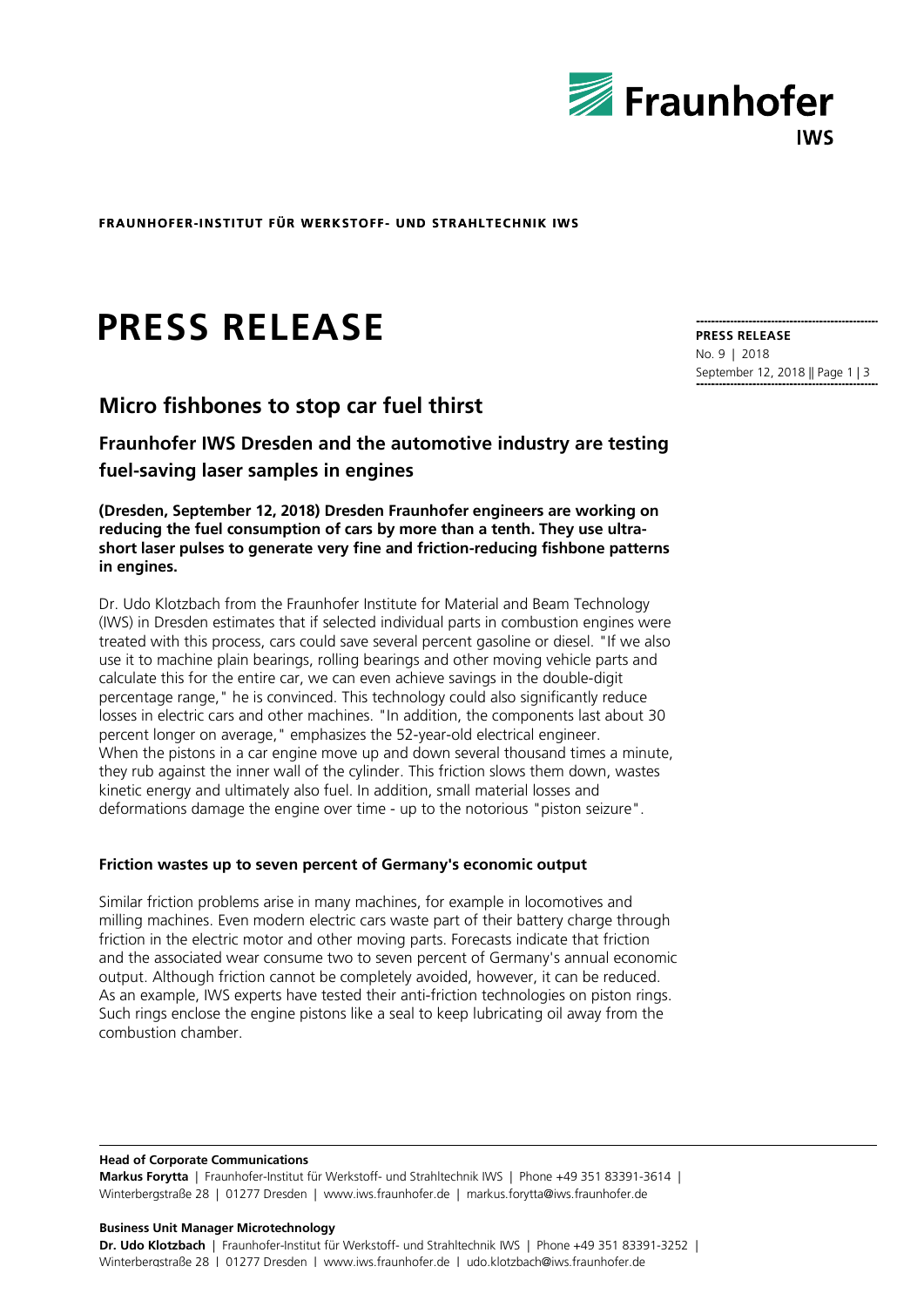

# **FRAUNHOFER FRAUNHOFER-INSTITUT FÜR INSTITUT WERKSTO WERKSTOFF- UND STRAHLTECHNIK IW IWS**

# **Microscopic oil flow delta lubricates the engine**

A new feature is photonic structuring: lasers emit very short but high-energy light pulses. Scientists thus generate a few micrometers (thousandths of a millimeter) of small holes on the piston rings. As a result, patterns are created that are barely perceptible to the naked eye but look like drainage channels or fishbones under the microscope. These bone patterns have two functions, explains Dr. Udo Klotzbach: "On the one hand, they reduce the areas that can rub against the cylinder wall at all. On the other hand, the channels direct the engine oil to the areas where the greatest frictional losses normally occur. In a sense, if we stick to the fishbone, its spine is the channel through which new oil flows when needed." This causes a protective oil film to float between the ring and the inner wall of the cylinder at all times when the engine is running.

# **Extremely short laser pulses dig precise patterns**

However, the laser must generate the bone pattern with high precision without producing sharp burrs. This is why IWS scientists also employ the ultra-short pulse lasers mentioned above: These lasers emit light pulses that often only last 500 femtoseconds. In comparison, two trillion such pulses are needed until a whole second has passed. "Because these pulses are so short, the material hardly heats up," explains Dr. Klotzbach. "There are virtually no undesired effects on the material." In the meantime, Fraunhofer engineers have also developed laser speeds that allow the technology to be used in mass production. They are now testing this process together with partners from the automotive industry. IWS scientists are also exploring other applications for their micro fishbones, for example in mechanical engineering and for sports equipment.

**PRESS RELEASE** No. 9 | 2018

September 12, 2018 || Page 2 | 3

The **Fraunhofer-Institut für Werkstoff- und Strahltechnik IWS Dresden** stands for innovations in laser and surface technology. As an institute of the Fraunhofer-Gesellschaft zur Förderung der angewandten Forschung e.  V., IWS offers one stop solutions ranging from the development of new processes to implementation into production up to application-oriented support. The fields of systems technology and process simulation complement the core competencies. The business fields of Fraunhofer IWS include PVD and nanotechnology, chemical surface and reaction technology, thermal surface technology, generation and printing, joining, laser ablation and separation as well as microtechnology. The competence field of material characterization and testing supports the research activities.

At Westsächsische Hochschule Zwickau, IWS runs the Fraunhofer Application Center for Optical Metrology and Surface Technologies AZOM. The Fraunhofer project group at the Dortmunder OberflächenCentrum DOC® is also integrated into the Dresden Institute. The main cooperation partners in the USA include the Center for Coatings and Diamond Technologies (CCD) at Michigan State University in East Lansing and the Center for Laser Applications (CLA) in Plymouth, Michigan. Fraunhofer IWS employs around 450 people at its headquarters in Dresden.